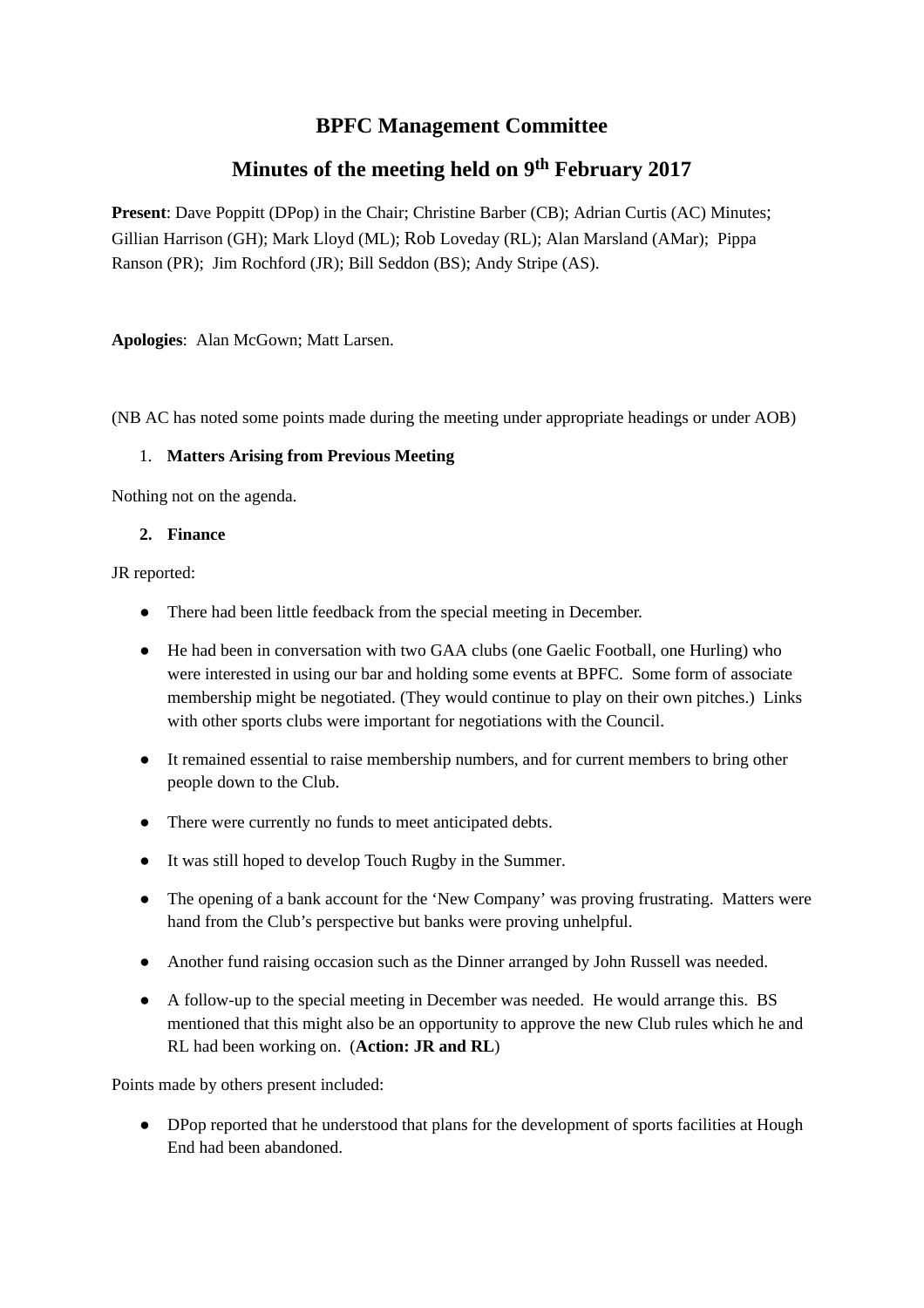- With regard to a fund-raising dinner, it was agreed that a meeting with John Russell should be arranged as soon as possible. DPop, CB, AS, BS, and ML agreed to be involved. (**Action: ML** to contact John Russell.)
- AMar indicated that he was sure a number of players were still not paying subs. He was aware of 59 currently paying by SO. There was currently a lack of communication over who had paid. (He was not aware of those who had paid early via the SponsoriseMe appeal.) He would communicate with Dave Hanby and team reps over who has paid. (**Action: AMar**). DPop agreed to go into the changing rooms at the next home game to speak to the players. (**Action: DPop**)
- GH reported that parents of players were refusing to pay to watch matches, have being told that they need not pay. It was agreed that they **should** pay the appropriate admission charge.
- Curtain raisers or mascots might bring more parents down to watch.
- BS urged that attention be paid to the visibility of the Club's facilities on the website. GH indicated that she and Barry Allen are working on website improvements. It was suggested that club members with relevant expertise (Ali Ellis, Richard. Wood) should be invited to become involved.
- It was noted that the List of Officers needs updating.
- GH was preparing cards with details of our facilities to distribute to funeral directors etc.
- BS urged the establishment of a Social Coimmittee, and agreed to approach Dave Rodgers Jnr, Dave Herron and Matt Raybould with a view to advancing this. (**Action BS**)
- For the Players Reunion on April 1<sup>st</sup> maximum attendance is needed. BS and JR would approach those on their contact lists. Suggested possibilities for the day included a raffle, a Ladies team curtain raise and a Minis match at half time.
- CB reported that Heineken are willing to sponsor a match, and suggested that this might be a sponsors' day. Possible dates were March  $11^{\text{th}}$  or April 22<sup>nd</sup>.

## **3. Operations Manager's Report**

GH circulated a list of bookings for the months Jan. – July 2017, and noted that these included some day-time booking for conferences or meetings as well as sporting events, functions, parties etc. A Lacrosse weekend in May would bring in £5k for the Club. (DPop also mentioned an approach for BPFC possibly to host the European equivalent of the Bingham Cup in 2019. This would be dependent on the local bid being accepted. It would potentially bring in £10k)

The Club has been approached by Loretto College as to whether we could be their designated 'safe site' to be used in case of the need to evacuate the College because of terrorist activity. **This was agreed.** (There would not be any payment to the Club, but we might be able to use their Astro pitch from time to time.)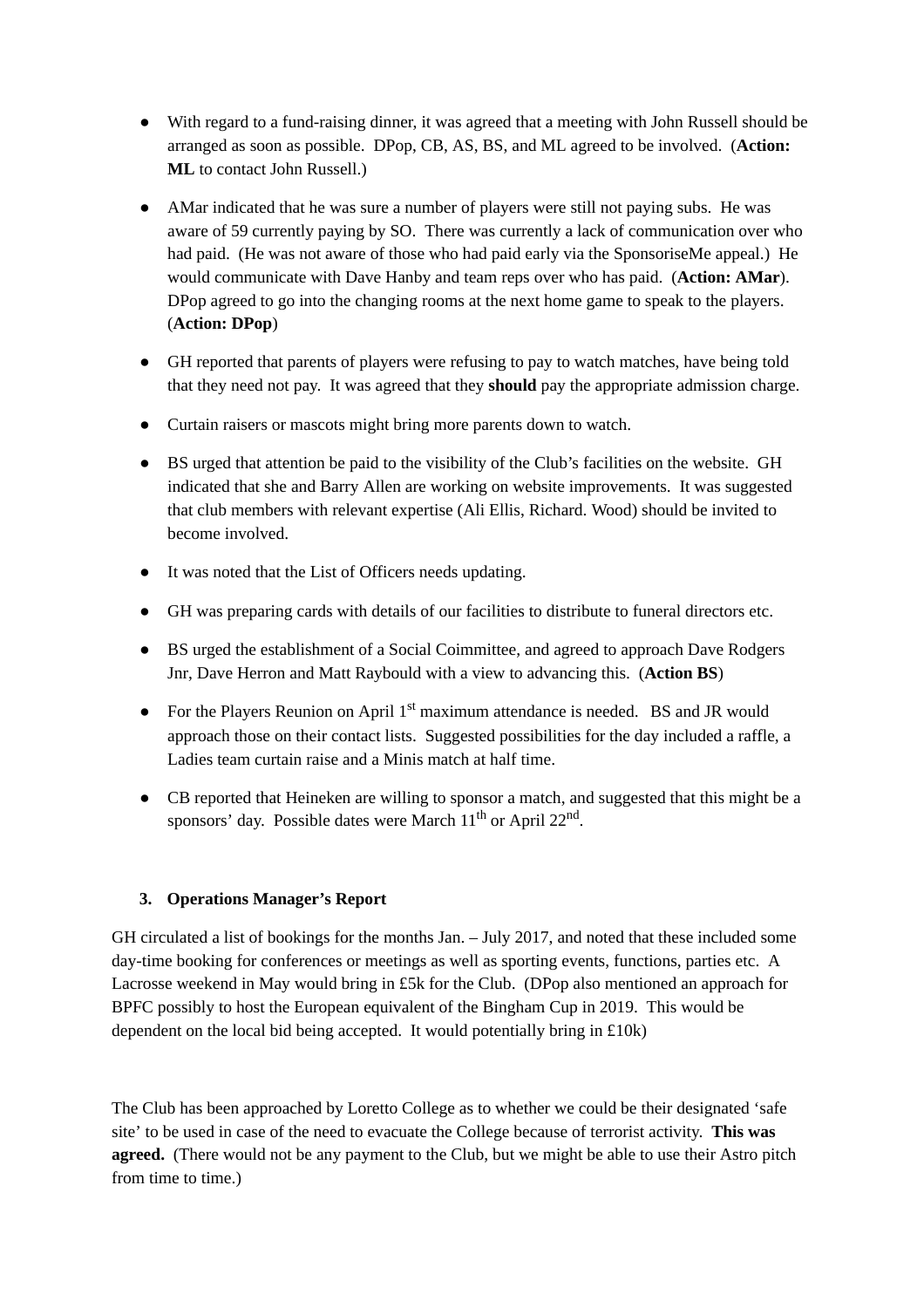## 4. **Club Annual Dinner 2017**

It was noted that the proposed date is the day before the Lancs Trophy Final so would not be suitable of Park qualify. It was agreed to postpone any decision on this until after 25<sup>th</sup> Feb (semi-final).

ML reported that, contrary to what was agreed at the previous meeting, the players preferred a 3 course meal to fish and chips (or equivalent). It was agreed to canvass more opinions before making a decision. Some thought was given to a possible speaker.

## **5. Potential 'Crabbies' Sponsorship**

DPop reported that negotiations were in hand. Initially this would involve providing equipment featuring their name for the filming of a training session for their publicity. The club would retain the equipment.

## **6. Travellers Intrusions and Hough End Security**

A meeting had been held but nothing had happened to date. There would be a further meeting on Feb 24<sup>th</sup>. It was understood that there was some council money available and that wooden stumps might be put around the ground in an attempt to prevent access. Consideration might also be given to the erection of a barrier on the approach road on the Club side of the ATC huts. JR stressed that any solution was ultimately the responsibility of the Council. As an interim measure, it was **agreed** that a lock guard be purchased and welded on to the gate to prevent the removal of padlocks with bolt cutters.

## **7. ATC Relationship**

Discussions about possible links between BPFC and ATC were ongoing. As previously agreed, they are using our facilities in view of the discovery of asbestos in one of their huts.

## 8. **Coaching and Playing**

AMar reported that the result at Bowdon the previous Saturday had been disappointing, and that there had been 6 injuries to Park players, some long-term. The issue over the calling off of the game on its scheduled date was ongoing. The RFU are awaiting Bowdon's response.

There is to be a meeting on 28<sup>th</sup> March at Trafford MV to discuss issues regarding moving U16s teams into clubs, and the growing of club membership.

## 9. **Lacrosse Events**

DPop and RL were discussing details of the contract for the Lacrosse World Cup, to take into account the need to hire the Club's facilities as they are now. (Council proposals to install All-weather pitches at Hough End have been dropped.) The installation of an All-weather pitch at Park might come into consideration.

## 10. **Youth**

The forthcoming Youth tour has a record number of 205 people attending.